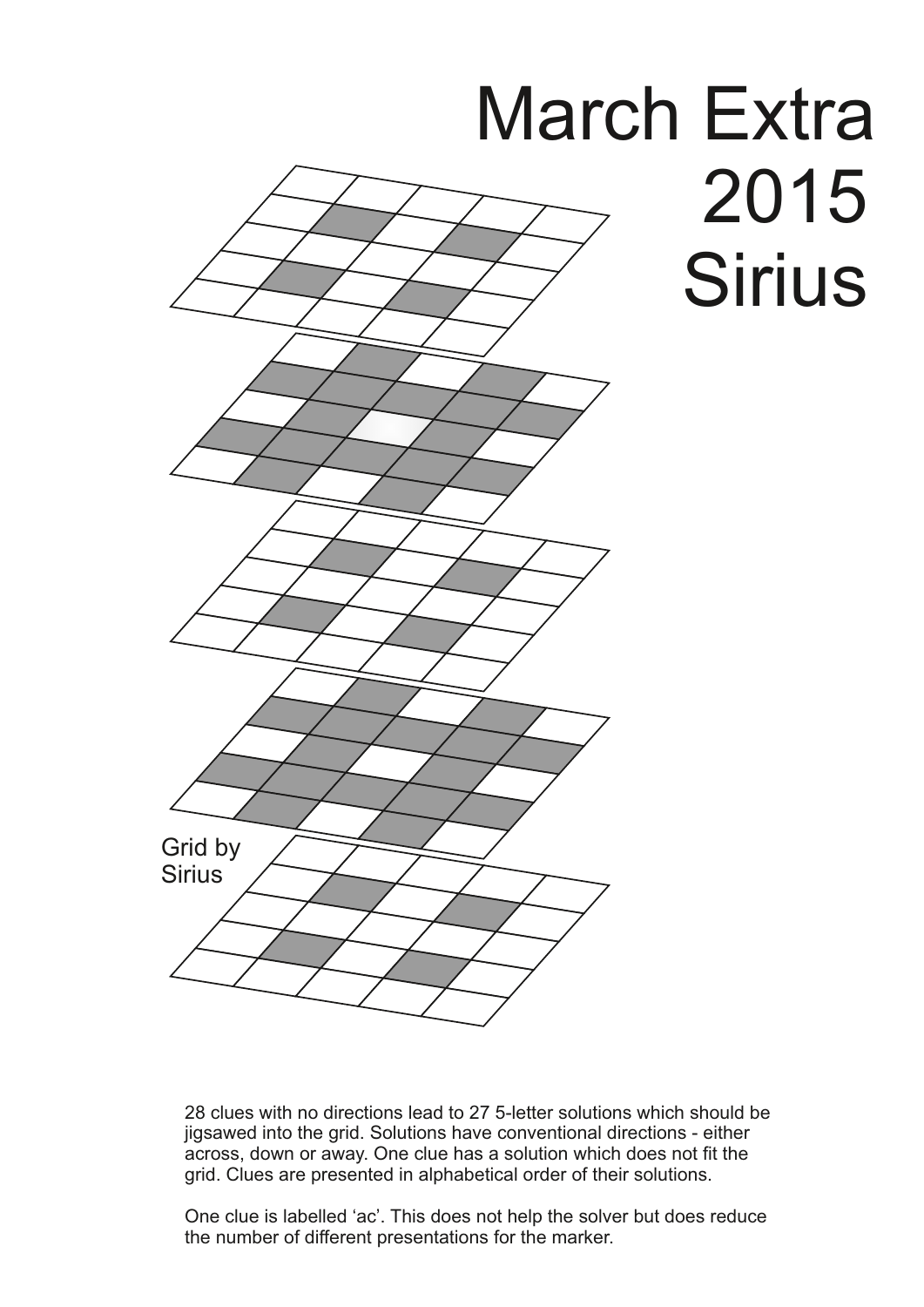| Start to turn off loudspeakers to irritate                                  |
|-----------------------------------------------------------------------------|
| Fighter (unknown) in colonial war tomb                                      |
| What's cooking down in New Orleans?                                         |
| Possibly loose clergyman heard spewing load of balls                        |
| Ache terribly with extra time on fiddle                                     |
| Initially cool, florist marries one of The Carpenters                       |
| Caught dressing, he instructed Sid Vicious to proceed and make his day      |
| Green PC said Little Richard's up for it                                    |
| Glowing fragment at the end of three months                                 |
| Tim scarpered from impudent display with bottom rampant $(3,2)$             |
| It could point to getting the measure of 13                                 |
| Describing pillar of salt for example?                                      |
| Neighbours name surrounded by ordinary fellows.                             |
| Worn out by observant Muslims, Don almost entertains temporary acommodation |
| Steals Devil's casual underwear                                             |
| Nothing working for former US president                                     |
| Standards displayed by short men                                            |
| Left nothing for Rico's other half                                          |
| Ac Lover boy loses heart being replaced by new machine for reproduction     |
| Soothing speaker. 'Ar yes, perhaps'                                         |
| Search for loose cattle                                                     |
| Batty method to find your way around as Ron discovered                      |
| Common wanderer                                                             |
| Hopeless at sex and in such a hot, impressively large state                 |
| Catches a sorry sprat                                                       |
| Stukas drop a bomb causing teeth sticking out                               |
| Managing pesty sorts                                                        |
| Oxen on verge of releasing gas                                              |
|                                                                             |
|                                                                             |

Clues for Update 1 Clues 5 and 6 have been switched Clue 14 position is confirmed but has been rewritten